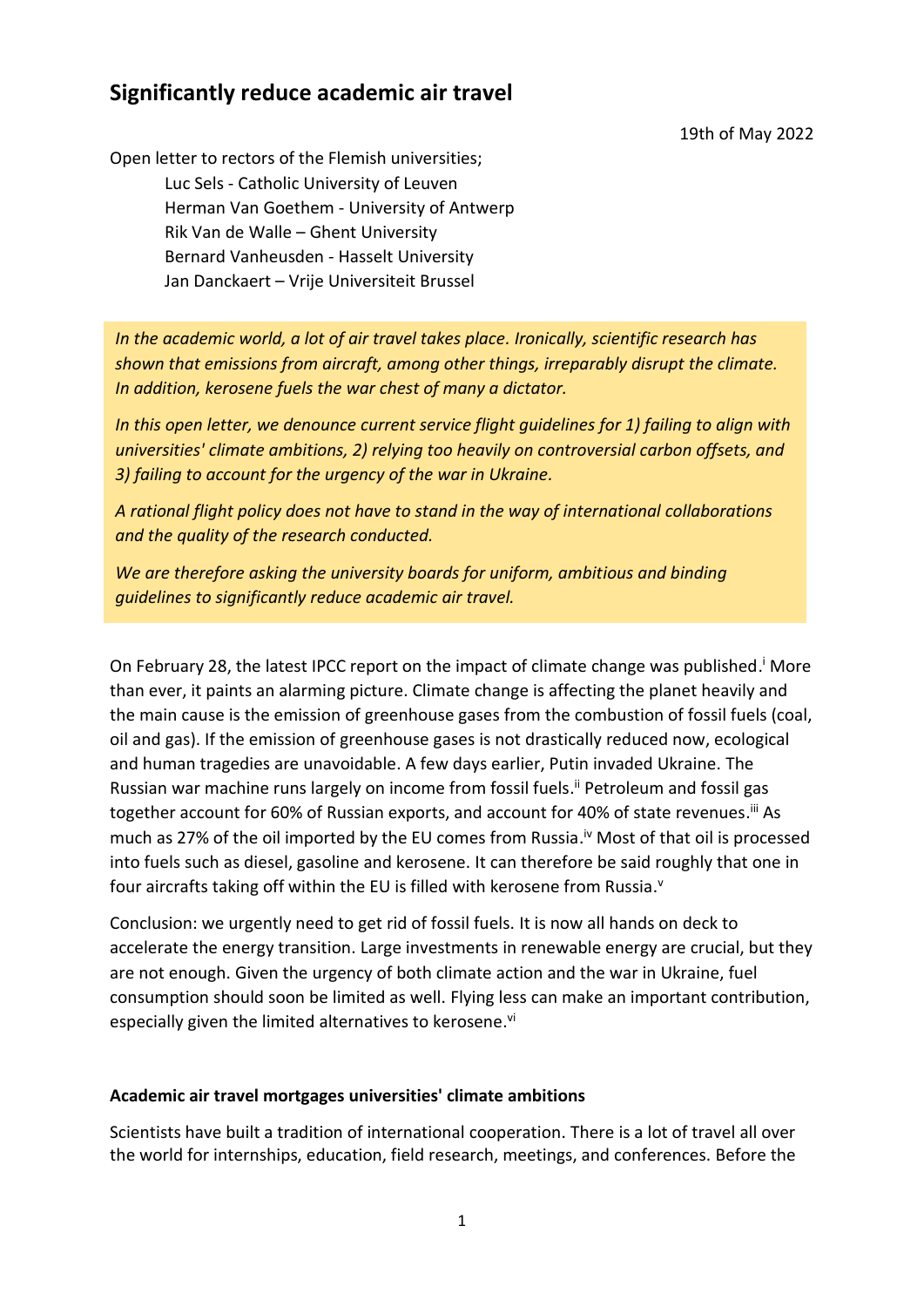corona epidemic, no less than 30% of Ghent University's emissions came from air travel.<sup>vii,viii</sup> By reference, building heating accounts for 32% of emissions and commuting for 18%.

However, flemish universities do not lack ambitions. Ghent University, KU Leuven and VUB are committed to the EU's goals: 55% less emissions by 2030.<sup>ix</sup> UAntwerp goes one step further and wants climate neutrality by 2030.

The knowledge institutions are also aware of the impact of air travel and are taking measures to reduce the number of aircraft flights. Ghent University prohibits flying to destinations that can be reached within 8 hours by train. For flights to further destinations, a  $CO<sub>2</sub>$  contribution of 50 euros per tonne of  $CO<sub>2</sub>$  equivalents is collected to finance climatefriendly measures.<sup>x</sup> For this contribution, not only the  $CO<sub>2</sub>$  from the combustion of kerosene is taken into account, also the  $CO<sub>2</sub>$  equivalents from non- $CO<sub>2</sub>$ -related processes such as the formation of condensation clouds.<sup>xi, xii</sup> KU Leuven is trying to reduce the impact of business trips, including through a voluntary  $CO<sub>2</sub>$  contribution of 40 euros per tonne of  $CO<sub>2</sub>$ .<sup>xiii</sup> At KU Leuven only  $CO<sub>2</sub>$  from the combustion of kerosene is taken into account, not the CO<sup>2</sup> equivalents from non-CO2-related processes. VUB works with a non-binding ABC principle: avoid flights, book an alternative mode of transport and compensate for 12 euros per tonne of CO<sub>2</sub> equivalent.<sup>xiv</sup> UAntwerp has non-binding guidelines to avoid flights and look for alternatives, and works with a mandatory  $CO<sub>2</sub>$  contribution of 25 euros per tonne of CO<sub>2</sub> equivalent.<sup>xv</sup> Hasselt University has not yet developed a policy to limit the number of flights.

Each of the initiatives taken is valuable and necessary. Unfortunately, they are insufficient, especially given the current urgency of the climate crisis. Moreover, they are not in line with the climate ambitions of the universities. Of all the Flemish universities, Ghent University is the furthest along in restricting air travel. However, the mandatory measure at Ghent University to replace short air journeys with a train ride has a limited impact: it reduces  $CO<sub>2</sub>$  emissions caused by air travel by 9%. Xvi, Xvii A long flight emits more than a short flight, and many short journeys already occurred by train in the past.

Moreover, the initiatives are based on questionable  $CO<sub>2</sub>$  compensations, on a 'what is feasible' policy in which the feasibility criteria are based on a meeting culture that dates back to before the corona epidemic, and the guidelines are too non-binding.<sup>xviii</sup> In what follows, we take a closer look at our theorem that the current guidelines are not sufficient.

#### **CO<sup>2</sup> contributions have a limited effect**

The CO<sub>2</sub> contributions for air travel that the universities introduced serve two purposes. A first purpose is that a higher financial cost of air travel would limit the number of air trips. This is an effective strategy: provided that the total travel budget is not increased, more expensive trips will indeed result in less flying. A first problem with the current strategy is that there are no guarantees that the total travel budget will be kept stable. The second problem is that the current  $CO<sub>2</sub>$  contribution is too low to make a substantial difference. A return flight Brussels – New York will be about 102 euros more expensive due to the  $CO<sub>2</sub>$  contribution at Ghent University, about 50 euros at KU Leuven and UAntwerp, and about 24 euros at VUB. At an average ticket price of about 500 euros, such an amount is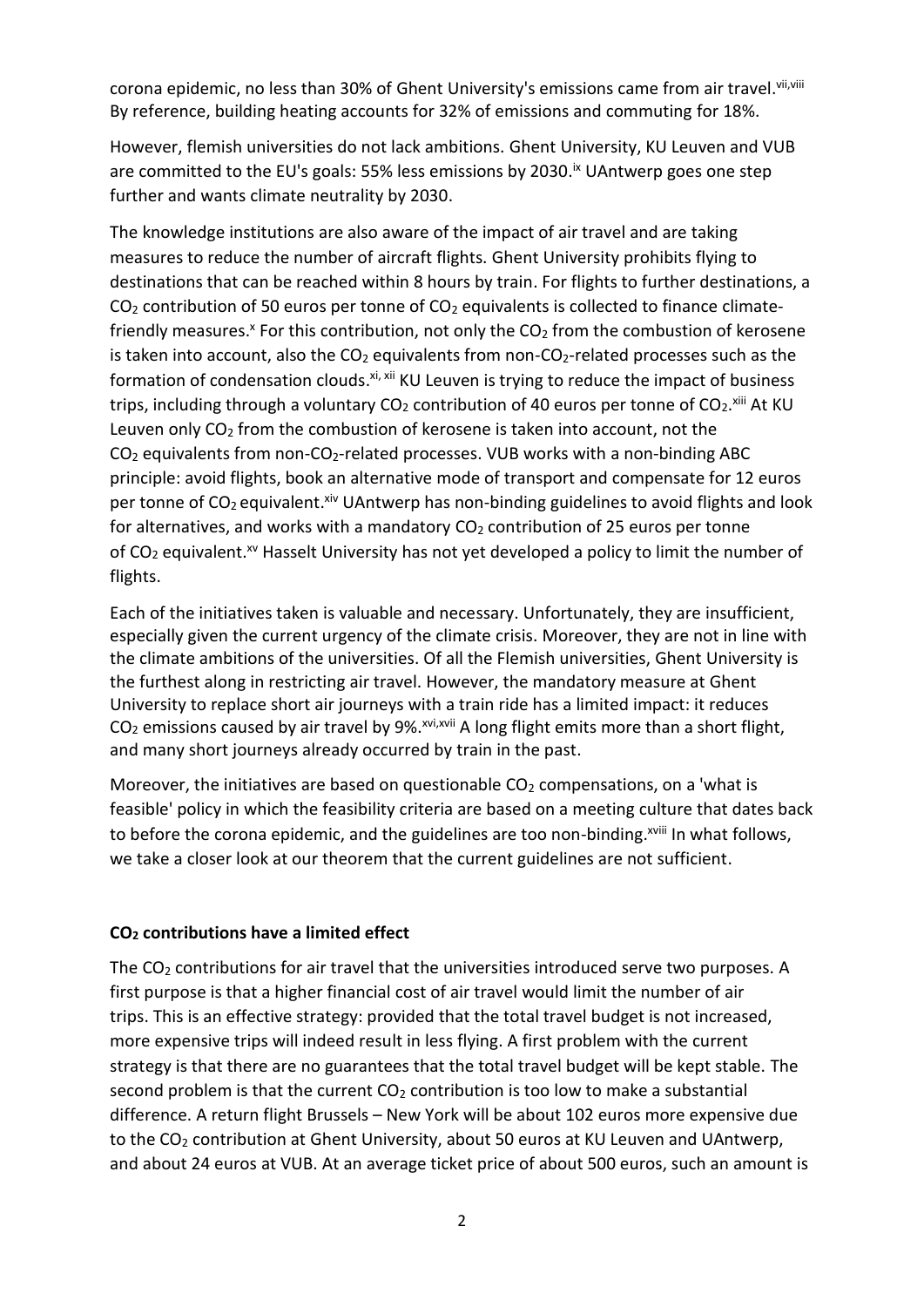too small to bring about a change in behavior. With a fixed total travel budget, at most 17%, 9%, and 5% of the flights, respectively, could no longer take place.

A second purpose for the CO<sub>2</sub> contributions is to compensate for the CO<sub>2</sub> emissions of an aircraft through projects that remove  $CO<sub>2</sub>$  from the atmosphere (e.g. reforestation) or projects that reduce  $CO<sub>2</sub>$  emissions elsewhere (e.g. insulating buildings or installing solar cells). The effectiveness of  $CO<sub>2</sub>$  compensation is very controversial.<sup>xix</sup> For example, there is a real risk that the carbon emitted will not be fixed.<sup>xx</sup> It is also possible that projects are financed that would otherwise also be carried out. Think, for example, of the construction of a windmill or the installation of solar cells in Flanders. These are projects that generate money and for which sufficient investment capital can be found. Financing such projects with a  $CO<sub>2</sub>$  contribution does not accelerate the energy transition. There is, however, something positive to be said about compensation through strictly controlled reforestation.<sup>xxi</sup> Even then, however, compensation must be used as a last resort. The first goal should be to consume less kerosene.

A side effect of a  $CO<sub>2</sub>$  contribution that should not be underestimated is that it can give a false picture of  $CO<sub>2</sub>$  neutrality. One buys oneself, as it were, a clean conscience, and that puts a brake on the necessary reduction in the number of flights.<sup>xxii</sup>

In addition, Putin's war chest is not affected by  $CO<sub>2</sub>$  compensation. Only a reduction in the use of fossil fuels can have an effect on this, as the recent EU strategy also mentions.<sup>xxiii</sup>

#### **Lessons from corona**

So what do universities have to lose? Physical encounters are ingrained in the research culture. Looking each other in the eye and conversations during a meal create bonds and trust. Flying considerably less will therefore require a major adjustment for many researchers. On the other hand, not flying does not need to inhibit collaborations or internationalization. Many places in Europe can be reached by train. Sometimes a stopover with overnight stay will be necessary.

Less air travel also does not have to stand in the way of the quality of the research. Canadian research showed that the number of air trips and the number of kilometers flown do not have a positive effect on the scientific successes.<sup>xxiv</sup>

A first lesson from the corona epidemic is that researchers have found their way to digital platforms en masse. International collaborations happened differently. Sometimes a bit more difficultly, sometimes more efficiently.<sup>xxv</sup> In any case, international cooperation has not come to a standstill. Now that the corona epidemic is fading into the background, participation in certain conferences again requires a physical presence. The challenge is to maintain the online and successful hybrid meeting culture, because this new meeting culture is not only good for curbing the spread of a virus, but also beneficial in the fight against climate change and war.

A second lesson from corona: we can change our behavior quickly and drastically. Such adjustments require the necessary efforts from everyone. Efforts that – in our view – can be justified in view of the urgency of the climate and geopolitical crisis. Knowledge institutions have an exemplary role to play in this.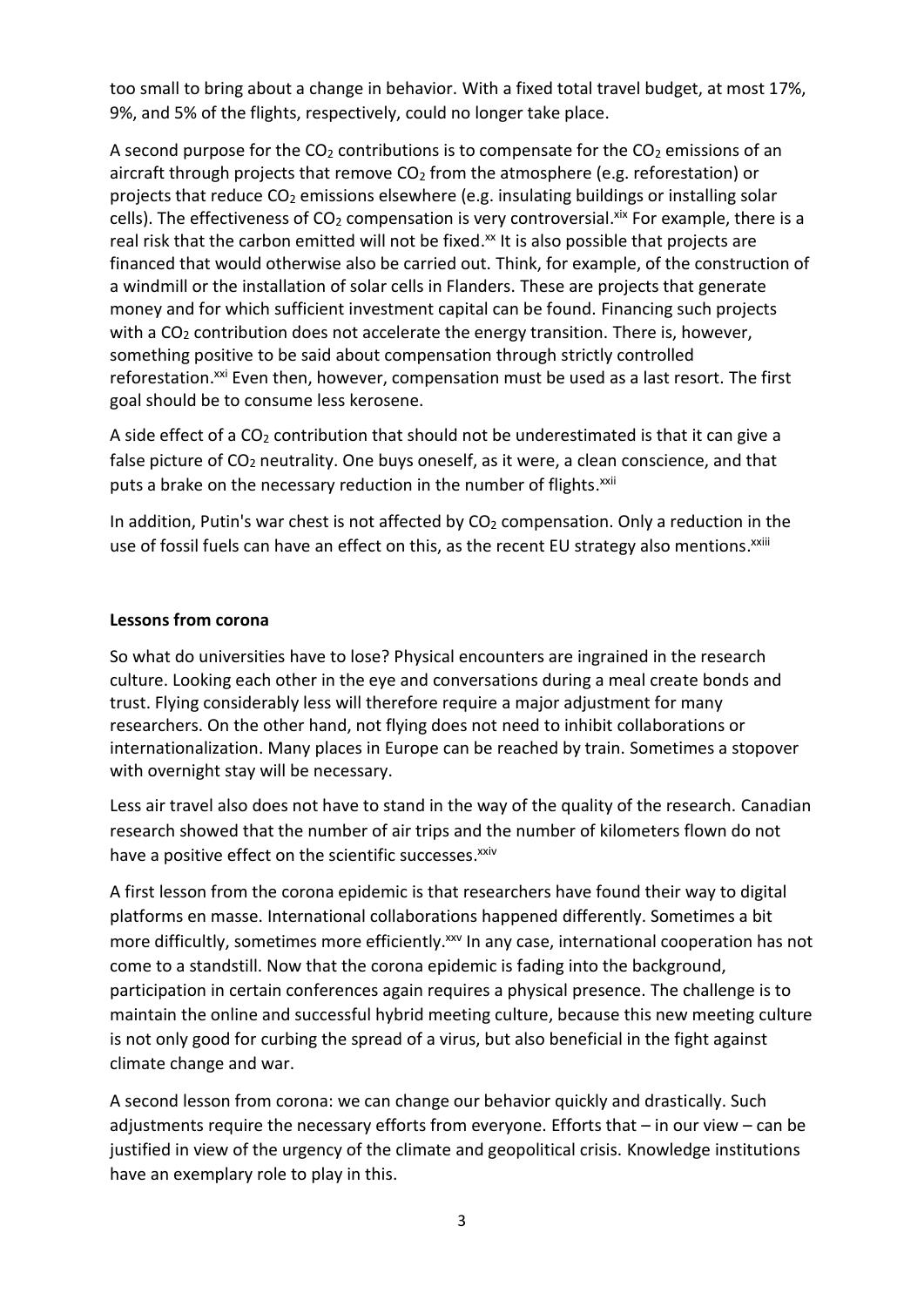#### **Do not leave collective responsibility to individual choices**

The support for a substantial reduction in the number of air trips is bigger than ever due to the climate crisis and the war in Ukraine. However, leaving a substantial reduction to individual choices is doomed to fail. If everyone is responsible, no one is responsible.<sup>xxvi</sup>

British research also shows that climate-conscious people on average fly no less than people who don't lose sleep over the climate. XXVII This research shows that - on average - an individual fails to choose to fly less, and that flying less can therefore only succeed with binding institution-wide guidelines.

#### **International mobility is not an end in itself**

Universities and funding institutions currently assess academics not only on their scientific achievements (number of articles, patents,...) and teaching tasks, but also on their international mobility. Someone who has participated in (many) international conferences has higher chances of obtaining funds and to grow in an academic career. However, this checkbox of international mobility wrings with the aim of phasing out air travel, because it forces many scientists to go to conferences or short internships 'for their academic career', even if their added value is limited. If the checkbox continues to exist, academics from the universities with the strictest travel policy risk being disadvantaged compared to their colleagues in institutions that do not set limits on the number of air trips.

In order to gain further support for significantly reducing air travel, it is essential that international (or more correctly intercontinental) mobility is no longer regarded as a quality mark. We would like to go a step further. Give academics the opportunity to indicate on their CV that they have not flown from a certain year, or have followed the strict guidelines of their host university.

### **Our question**

In concrete terms, with this open letter, we ask the university authorities to draw up more decisive and uniform measures in consultation with the fund providers, in order to drastically reduce air travel at the Flemish universities.

The measures ultimately chosen are subordinate to the goal, as long as they are binding and effective, and in line with climate ambitions. The measures may take the form of a mandatory and substantial CO<sub>2</sub> contribution to discourage air travel, whereby travel budgets are frozen. A doubling of the cost price would then ensure that only half as much can be flown. The measures can also be in the form of an annual carbon budget per department or faculty. Another important measure is to stop acknowledging intercontinental mobility for short stays as a plus for an academic career. XXVIII

Let's take the lead here as Flemish knowledge institutions, and take the scientists in tow and thus also inspire governments,<sup>xxix</sup> companies and families that excessive flying is no longer of this time.<sup>xxx</sup>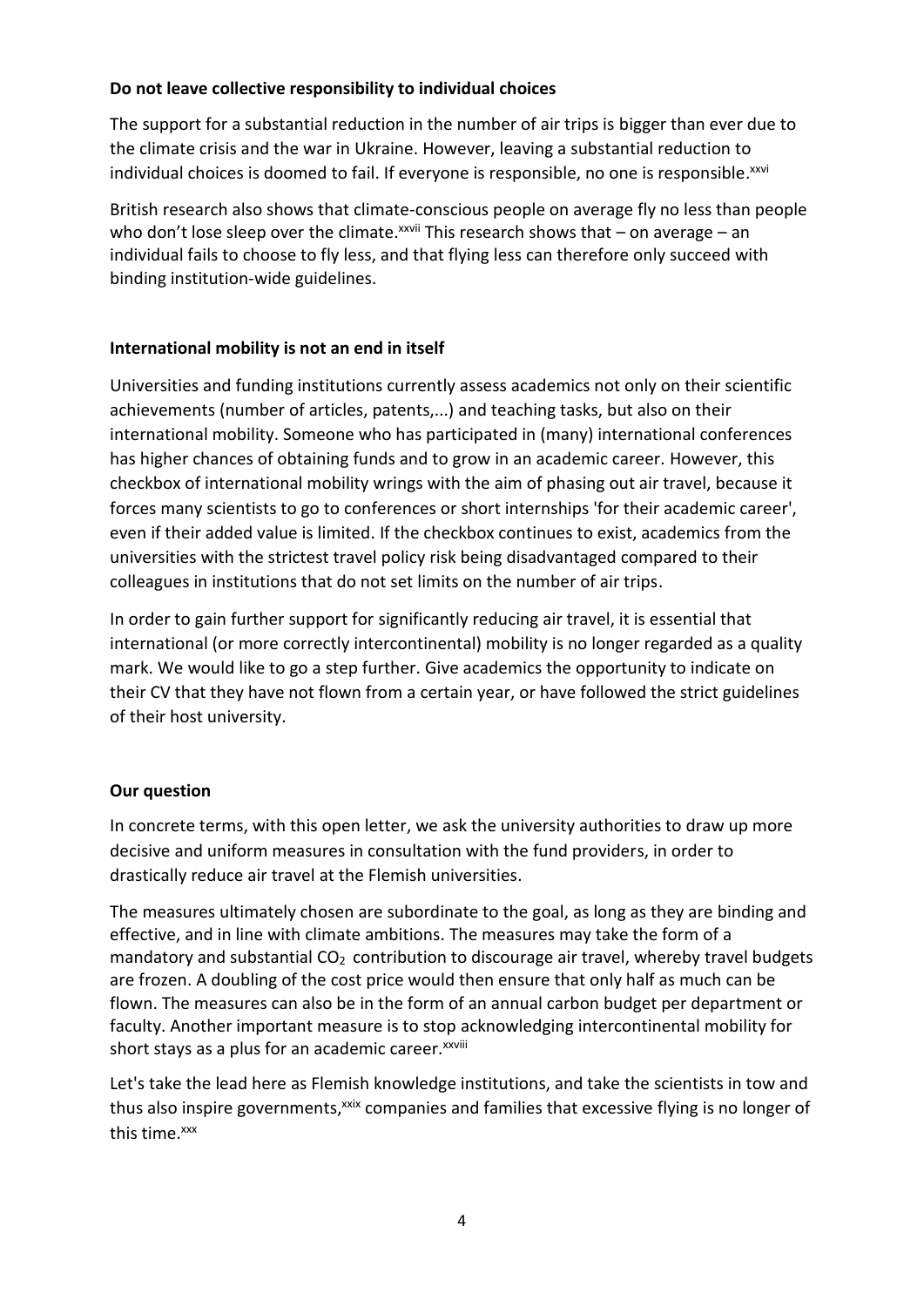- Eric Struyf, doctor, Research manager Global Change Ecology Centre of Excellence, Department of Biology, UAntwerp
- Sara Vicca, professor, Global Change Ecology Centre of Excellence, Department of Biology, **UAntwerp**

Lieven Bervoets, professor, Ecosphere, EXPSOME Centre of Excellence, Department of Biology, UAntwerp

Arne Ven, doctor, climate advisor for education Global Change Ecology Centre of Excellence, Department of Biology, UAntwerp

Erik Neyts, professor, NANOlab Center of Excellence, Department of Chemistry, UAntwerp Josefine Vanhille, researcher, *Centrum voor Sociaal Beleid*, UAntwerp

Joke Van den Berge, doctor, Global Change Ecology, Department of Biology, UAntwerp Jonas Van der Slycken, doctor, guest lecturer sustainable development, departement economie, UAntwerp

Tine Compernolle, professor, FED-tWIN researcher Geological Economics, Department Engineering Management, UAntwerp

Sara Weyns, policy advisor internationalisation and faculty enrolment board, UAntwerp Vincent Bellinkx, doctor, Institute of Environment and Sustainable Development,

UAntwerpen

Pieter Van de Walle, doctor, Center for Molecular Neurology, VIB-UAntwerp Kristof Van Assche, professor, Faculty of Law, UAntwerp

Luc Brendonck, professor, Ecology, Evolution and Biodiversity Conservation, Department Biology, KU Leuven

Ruben Vanholme, doctor, Plant Biotechnology and Bioinformatics, VIB-Ghent University Janis Baeten, doctor, Ghent University

Wim Bert, professor, Department of Biology, Ghent University

Niko Verhoest, professor, Hydro-Climate Extremes Lab, Ghent University

Pieter Vangansbeke, doctor, Forest & Nature Lab, Department of Environment, Ghent **University** 

Leen Depauw, doctor, Forest & Nature Lab, Department of Environment, Ghent University Charlotte Prové, doctor, Centre for Sustainable Development, Coördinator de

Stadsacademie, Department of Political science, Ghent University

Erik Paredis, professor, Centre for Sustainable Development, Department of Political science, Ghent University

Irma Emmery, researcher, Centre for Sustainable Development, Department of Political science, Ghent University

Dirk Verschuren, professor, Global Change Archives, Department Biology, Ghent University Irene Govaert, environmental consultant, Ghent University

Hans Verbeeck, professor, Department of Environment, Ghent University

Sebastien Lizin, professor, Centre for Environmental Sciences, UHasselt

Wim Thiery, professor, Department of Hydrology and Hydraulic Engineering, VUB Cathy Macharis, professor, MOBI, VUB

Kobe Boussauw, professor, Cosmopolis Centre for Urban Research, VUB

Philippe Huybrechts, professor, Department of Geography, VUB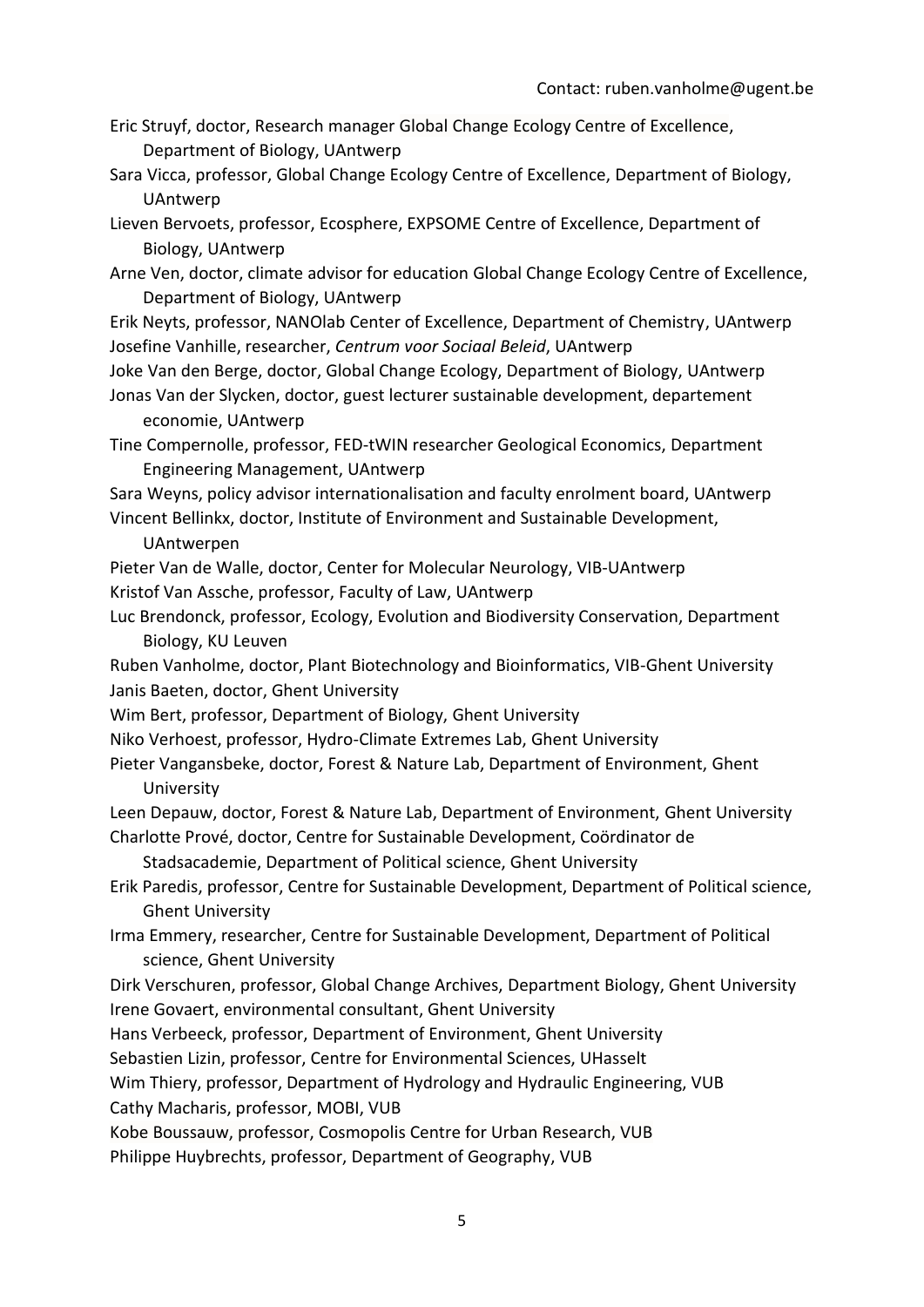# Waldo Galle, professor, VUB Architectural Engineering, VUB

#### Additional signatures 19th of May 2022 - 15<sup>st</sup> of June 2022:

|    |              | <b>Affiliated with Flemish universities</b> |                         |            |                                                                  |
|----|--------------|---------------------------------------------|-------------------------|------------|------------------------------------------------------------------|
|    | 33 Matteo    | Campioli                                    | Prof.                   | UAntwerpen | Wetenschappen                                                    |
| 34 | Matthias     | de groof                                    | Prof.                   | UAntwerpen |                                                                  |
| 35 | Sophie       | Gryseels                                    | Prof.                   | UAntwerpen | Wetenschappen                                                    |
| 36 | Ivan         | Janssens                                    | Prof.                   | UAntwerpen | Wetenschappen                                                    |
|    | 37 Gerrit    | <b>Beemster</b>                             | Prof.                   | UAntwerpen | Wetenschappen                                                    |
| 38 | Johan        | Bastiaensen                                 | Prof.                   | UAntwerpen | Institute of Development Policy<br>(IOB) - University of Antwerp |
| 39 | Els          | Du Bois                                     | Prof.                   | UAntwerpen | Design Sciences                                                  |
| 40 | Tim          | Soens                                       | Prof.                   | UAntwerpen | Letteren & Wijsbegeerte                                          |
|    | 41 Bart      | Eeckhout                                    | Prof.                   | UAntwerpen | Faculteit Letteren en<br>Wijsbegeerte                            |
|    | 42 Marc      | David                                       | Emeritus                | UAntwerpen | Wetenschappen                                                    |
| 43 | Matthias     | Buyle                                       | Dr.                     | UAntwerpen | applied sciences                                                 |
| 44 | Katrien      | Van der Biest                               | Dr.                     | UAntwerpen | Wetenschappen                                                    |
| 45 | Olivier      | Gourgue                                     | Dr.                     | UAntwerpen | Wetenschappen                                                    |
| 46 | Fran         | Lauriks                                     | Dr.                     | UAntwerpen | Wetenschappen                                                    |
| 47 | Gerlinde     | Verbist                                     | Dr.                     | UAntwerpen | Faculteit Sociale Wetenschappen                                  |
| 48 | Ines         | Cottignie                                   | Ondersteunend personeel | UAntwerpen | Department of Biology                                            |
| 49 | Sophie       | <b>Nys</b>                                  | Ondersteunend personeel | UAntwerpen | Department of Biology                                            |
| 50 | Peter        | De Lee                                      | Ondersteunend personeel | UAntwerpen | Department of Biology                                            |
|    | 51 Yvonne    | Liczner                                     | Ondersteunend personeel | UAntwerpen | Department of Biology                                            |
| 52 | Jasper       | Van Look                                    | Ondersteunend personeel | UAntwerpen | Department of Biology                                            |
| 53 | Tim          | De Meulder                                  | Ondersteunend personeel | UAntwerpen | Department of Biology                                            |
| 54 | Caroline     | Tas                                         | Ondersteunend personeel | UAntwerpen | Faculteit Bedrijfswetenschappen<br>en Economie                   |
| 55 | Tim          | Goedeme                                     | Onderzoeksleider        | UAntwerpen | Sociale Wetenschappen                                            |
| 56 | Maja         | Mielke                                      | <b>PhD Student</b>      | UAntwerpen | Wetenschappen                                                    |
| 57 | Arthur       | Vienne                                      | <b>PhD Student</b>      | UAntwerpen | Department of Biology                                            |
| 58 | Marjolein    | Meijdam                                     | <b>PhD Student</b>      | UAntwerpen | Wetenschappen                                                    |
| 59 | Coline       | Le Noir de Carlan                           | PhD Student             | UAntwerpen | Department of Biology                                            |
| 60 | Fien         | De Meyer                                    | PhD Student             | UAntwerpen |                                                                  |
| 61 | Matthieu     | Chastel                                     | PhD Student             | UAntwerpen | Department of Biology                                            |
|    | 62 Gert-Jan  | Vanaken                                     | PhD Student             | UAntwerpen | Wijsbegeerte                                                     |
|    | 63 Annelies  | <b>Broeckx</b>                              | PhD Student             | UAntwerpen | Wetenschappen                                                    |
|    | 64 Arne      | <b>Mertens</b>                              | PhD Student             | UAntwerpen | Sciences                                                         |
|    | 65 Tara      | Op de Beeck                                 | PhD Student             | UAntwerpen | Ontwerpwetenschappen /<br>Design Sciences                        |
|    | 66 Robin     | van Iersel                                  | PhD Student             | UAntwerpen | <b>BECO</b>                                                      |
| 67 | Wouter       | Jansen                                      | PhD Student             | UAntwerpen | <b>Faculty of Applied Engineering</b>                            |
|    | 68 Ewoud     | Vandepitte                                  | PhD Student             | UAntwerpen | sociale wetenschappen                                            |
| 69 | Matthias     | Lievens                                     | Prof.                   | KU Leuven  | Hoger Instituut voor<br>Wijsbegeerte                             |
|    | 70 Jessie    | Dezutter                                    | Prof.                   | KU Leuven  | Psychologie en Pedagogische<br>Wetenschappen                     |
|    | 71 Christian | Kesteloot                                   | Prof.                   | KU Leuven  | Earth and Environmental<br>Sciences                              |
|    | 72 Nele      | Famaey                                      | Prof.                   | KU Leuven  | Ingenieurswetenschappen                                          |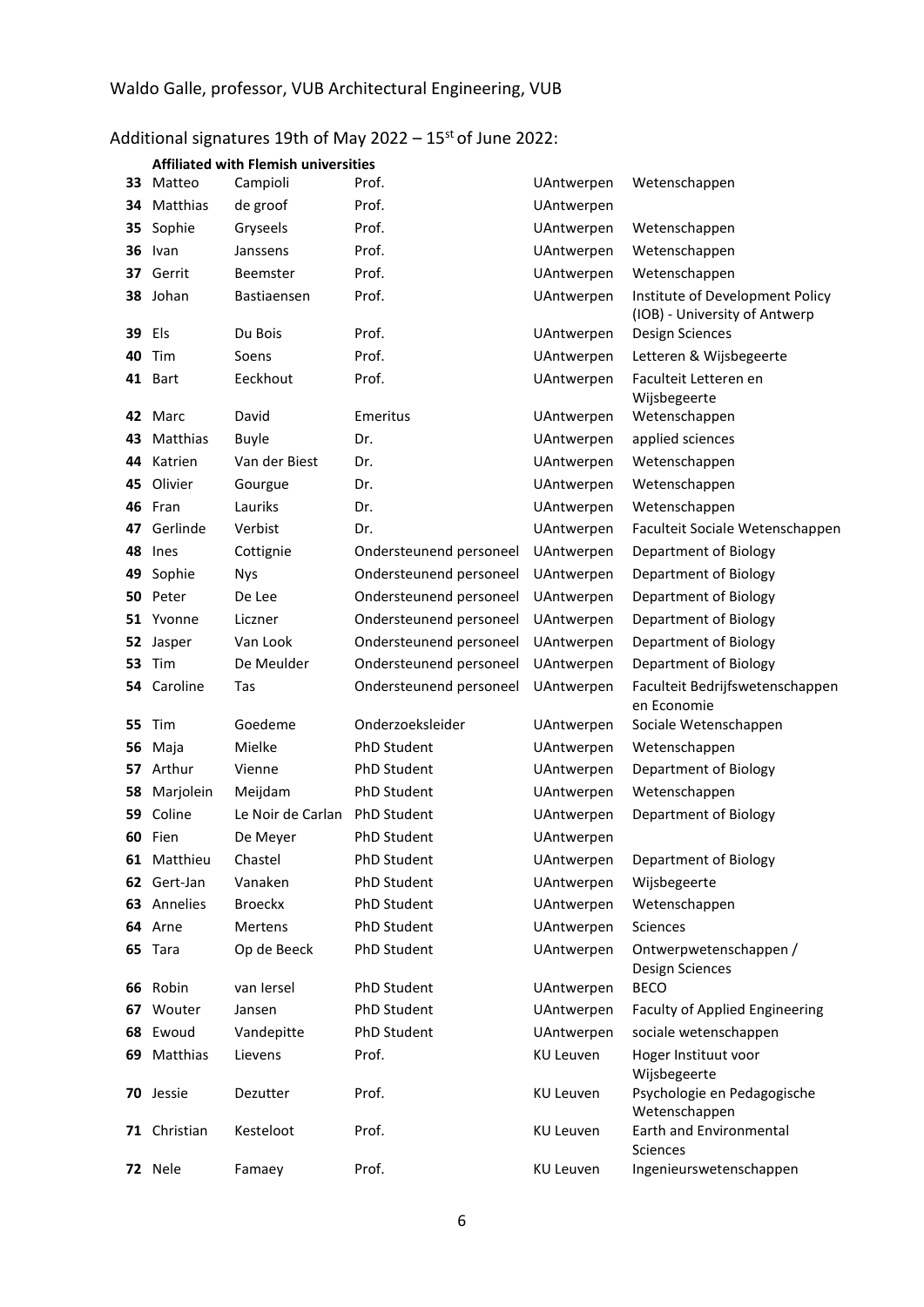| 73      | Maarten               | Loopmans             | Prof.                          | <b>KU Leuven</b> | Wetenschappen                                                   |
|---------|-----------------------|----------------------|--------------------------------|------------------|-----------------------------------------------------------------|
|         | 74 Nadja              | Bodner               | Dr.                            | <b>KU Leuven</b> | Psychology & educational<br>sciences                            |
| 75      | Jan Tobias            | Muehlberg            | Dr.                            | <b>KU Leuven</b> | <b>Computer Science</b>                                         |
|         | 76 Sofie              | Royer                | Dr.                            | <b>KU Leuven</b> | Faculteit Rechtsgeleerdheid en<br>Criminologische Wetenschappen |
|         | 77 Jef                | Peeters              | Dr.                            | <b>KU Leuven</b> | Sociale Wetenschappen                                           |
|         | 78 Anahi              | Van Hootegem         | Dr.                            | <b>KU Leuven</b> | Psychology and Educational<br><b>Sciences</b>                   |
| 79      | Marlies               | vanden bempt         | Dr.                            | <b>KU Leuven</b> | <b>Biomedical sciences</b>                                      |
| 80      | Thijs                 | Vangeel              | Dr.                            | <b>KU Leuven</b> | Bio-ingenieurswetenschappen                                     |
|         | 81 Sander             | Van den Bosch        | Dr.                            | <b>KU Leuven</b> | <b>Bioscience Engineering</b>                                   |
|         | 82 Janne              | Adolf                | Dr.                            | <b>KU Leuven</b> | Faculteit Psychologie en<br>Pedagogische Wetenschappen          |
|         | 83 Marie              | Delbroek             | Ondersteunend personeel        | <b>KU Leuven</b> |                                                                 |
|         | 84 Rosa               | Hofgärtner           | Wetenschappelijk<br>medewerker | <b>KU Leuven</b> | <b>HIVA</b>                                                     |
|         | 85 Stijn              | Paredis              | PhD Student                    | <b>KU Leuven</b> | Architectuur                                                    |
|         | 86 Luc                | De Munck             | <b>PhD Student</b>             | <b>KU Leuven</b> |                                                                 |
|         | 87 Julie              | <b>Vissers</b>       | PhD Student                    | <b>KU Leuven</b> | Psychologie en Pedagogische<br>Wetenschappen                    |
|         | 88 Simon              | <b>Sterck</b>        | Student                        | <b>KU Leuven</b> | Rechten                                                         |
| 89      | <b>Brent</b>          | <b>Bleys</b>         | Prof.                          | UGent            | Economie en Bedrijfskunde                                       |
|         | 90 Bartel             | Vanholme             | Prof.                          | UGent            | Vakgroep Plantenbiotechnologie<br>en Bio-informatica            |
|         | <b>91</b> Tom         | Beeckman             | Prof.                          | UGent            | Wetenschappen                                                   |
|         | 92 Pieter             | Van Dessel           | Prof.                          | UGent            | <b>FPPW</b>                                                     |
|         | <b>93</b> Tom         | Verguts              | Prof.                          | UGent            | Psychologie en pedagogische<br>wetenschappen                    |
|         | <b>94</b> Jan         | Nyssen               | Prof.                          | UGent            | Wetenschappen                                                   |
| 95      | Bert                  | De Rybel             | Prof.                          | UGent            | Wetenschappen                                                   |
|         | 96 An                 | Cliquet              | Prof.                          | UGent            | Recht & criminologie                                            |
|         | <b>97</b> Jan         | Van den Bulcke       | Prof.                          | UGent            | <b>FBW</b>                                                      |
| 98      | Stefaan               | De Neve              | Prof.                          | UGent            | Bio-ingenieurswetenschappen                                     |
|         | 99 Annemieke Verbeken |                      | Prof.                          | UGent            | Sciences                                                        |
|         | <b>100 Nele</b>       | Vandersickel         | Prof.                          | <b>UGent</b>     | Fysica en sterrenkunde                                          |
|         | <b>101</b> Sven       | Mangelinckx          | Prof.                          | <b>UGent</b>     | Bio-ingenieurswetenschappen                                     |
| 102 Joz |                       | Motmans              | Prof.                          | UGent            | Letteren en Wijsbegeerte                                        |
|         | <b>103</b> Bart       | Vermang              | Prof.                          | UGent            | <b>Engineering Technology</b>                                   |
|         | 104 Griet             | Verbeeck             | Prof.                          | UGent            | Architectuur & kunst                                            |
|         | 105 Laurens           | Pauwels              | Dr.                            | UGent            |                                                                 |
|         | 106 Jelle             | Van Leene            | Dr.                            | UGent            | Vakgroep Plantenbiotechnologie<br>en Bio-informatica            |
|         | 107 Frederik          | De Roeck             | Dr.                            | UGent            | Politieke en Sociale<br>Wetenschappen                           |
|         | 108 Meng              | Peng                 | Dr.                            | UGent            |                                                                 |
|         | <b>109 Hans</b>       | Motte                | Dr.                            | UGent            | Sciences                                                        |
|         | 110 Cristina          | García-<br>Timermans | Dr.                            | UGent            | <b>Faculty of Bioscience</b><br>Engineering                     |
|         | 111 Liselotte         | De Ligne             | Dr.                            | UGent            | Bio-ingenieurswetenschappen                                     |
|         | 112 Koos              | Fransen              | Dr.                            | UGent            | Ingenieurswetenschappen                                         |
|         | 113 Hilde             | Gunnink              | Dr.                            | UGent            |                                                                 |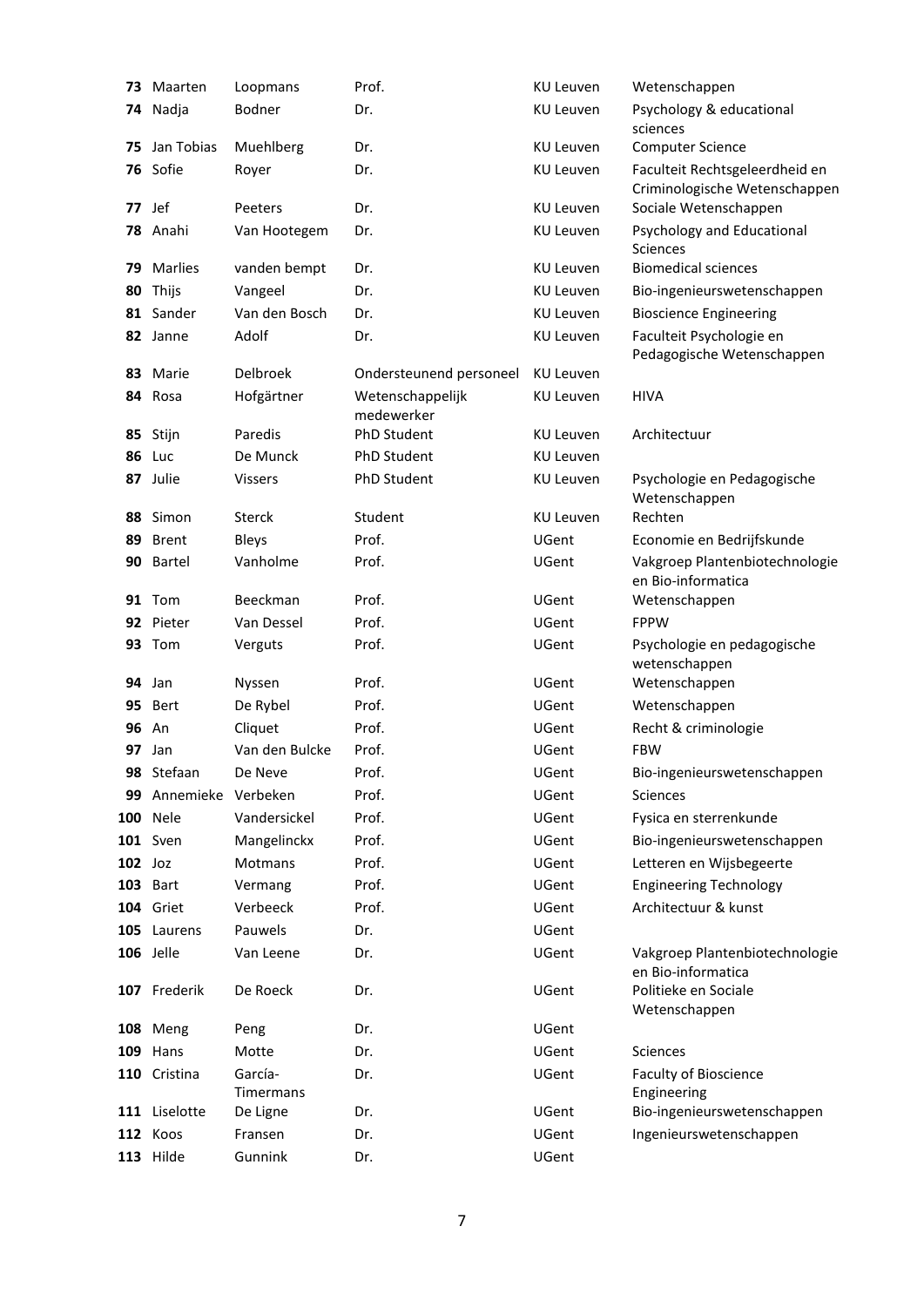|                 | 114 Koen        | Sedeyn           | Dr.                           | UGent        | Sciences                                                                            |
|-----------------|-----------------|------------------|-------------------------------|--------------|-------------------------------------------------------------------------------------|
|                 | 115 Fabien      | Thery            | Dr.                           | UGent        | Medicine and Health sciences                                                        |
| 116 Els         |                 | Hannes           | Dr.                           | UGent        | Architectuur en Kunst                                                               |
|                 | $117$ Jana      | De Brandt        | Dr.                           | UGent        |                                                                                     |
| <b>118</b> Jan  |                 | Van den Bergh    | Dr.                           | <b>UGent</b> | Wetenschappen                                                                       |
|                 | 119 Natalija    | Konstantinova    | Dr.                           | UGent        | <b>PSB</b>                                                                          |
|                 | 120 Leander     | <b>Meuris</b>    | Dr.                           | UGent        | <b>VIB-UGent Center for Medical</b><br>Biotechnology                                |
|                 | 121 Loes        | van Schie        | Dr.                           | VIB-UGent    | <b>VIB-UGent Center for Medical</b><br>Biotechnology, Faculty of<br><b>Sciences</b> |
|                 | 122 Sandrien    | Desmet           | Dr.                           | VIB-UGent    |                                                                                     |
|                 | 123 Michiel     | Van Bel          | Dr.                           | VIB-UGent    | Wetenschappen                                                                       |
|                 | 124 Camilla     | Ferrari          | Dr.                           | UGent        |                                                                                     |
|                 | 125 Barbara     | De Meester       | Dr.                           | UGent        | Wetenschappen - VIB-UGent<br>Center for Plant Systems Biology                       |
|                 | <b>126</b> Tom  | Van Hautegem     | Dr.                           | UGent        | Wetenschappen                                                                       |
|                 | 127 Tereza      | Vavrdova         | Dr.                           | UGent        | Faculty of Science                                                                  |
|                 | 128 Martine     | De Cock          | Dr.                           | UGent        | Wetenschappen                                                                       |
|                 | 129 Lennart     | Hoengenaert      | Dr.                           | UGent        | Wetenschappen                                                                       |
|                 | 130 Werend      | <b>Brantegem</b> | Ondersteunend personeel       | <b>UGent</b> |                                                                                     |
|                 | 131 Hilde       | Van den Daele    | Ondersteunend personeel       | UGent        | Plant systems Biology                                                               |
|                 | 132 Steven      | Vandersyppe      | Ondersteunend personeel       | UGent        |                                                                                     |
|                 | 133 Bernard     | Vanassche        | Ondersteunend personeel       | UGent        |                                                                                     |
| <b>134 Eva</b>  |                 | Vangenechten     | Ondersteunend personeel       | <b>UGent</b> | Wetenschappen - Ingenieurswet.<br>en Architectuur - Bio-<br>Ingenieurswet.          |
|                 | 135 Amber       | Vallance         | Ondersteunend personeel       | <b>UGent</b> | Psychologie en Pedagogische<br>Wetenschappen                                        |
|                 | 136 Femke       | Lootens          | Ondersteunend personeel       | UGent        |                                                                                     |
| 137             | Delphi          | Van Haver        | Ondersteunend personeel       | UGent        | <b>VIB-UGent Center for Medical</b><br>Biotechnology                                |
|                 | 138 Michelle    | Huyghe           | Ondersteunend personeel UGent |              | Wetenschappen                                                                       |
| 139             | Riet            | De Rycke         | Ondersteunend personeel       | UGent        |                                                                                     |
| 140             | Kim             | De Ruyck         | Ondersteunend personeel       | <b>UGent</b> | Wetenschappen                                                                       |
|                 | 141 Liesbeth    | De Milde         | Ondersteunend personeel       | UGent        |                                                                                     |
| 142 Lies        |                 | Hens             | Wetenschappelijk<br>Personeel | <b>UGent</b> | Politieke en Sociale<br>Wetenschappen                                               |
|                 | <b>143</b> Jorn | Van de Velde     | PhD Student                   | UGent        | Bio-ingenieurswetenschappen                                                         |
|                 | 144 Arthur      | Zwaenepoel       | <b>PhD Student</b>            | UGent        | Wetenschappen                                                                       |
|                 | 145 Hanne       | Hendrickx        | PhD Student                   | <b>UGent</b> | Wetenschappen                                                                       |
| 146 Els         |                 | <b>Dhiedt</b>    | PhD Student                   | UGent        | Bio-ingenieurswetenschappen                                                         |
| 147             | Loïc            | Gillerot         | PhD Student                   | UGent        | Bioingenieurswetenschappen                                                          |
|                 | 148 Pieter      | Sanczuk          | PhD Student                   | UGent        | <b>Bioscience</b>                                                                   |
| <b>149</b> Iris |                 | Moeneclaey       | PhD Student                   | UGent        |                                                                                     |
|                 | 150 Ruben       | Savels           | PhD Student                   | UGent        | Faculteit Bio-<br>ingenieurswetenschappen                                           |
|                 | 151 Jens        | Boyen            | PhD Student                   | UGent        | Faculteit Wetenschappen                                                             |
|                 | 152 Gunther     | Van Bost         | PhD Student                   | UGent        | Faculteit Psychologie en<br>Pedagogische Wetenschappen                              |
|                 | 153 Karen       | De Pauw          | PhD Student                   | UGent        | Bio-ingenieurswetenschappen                                                         |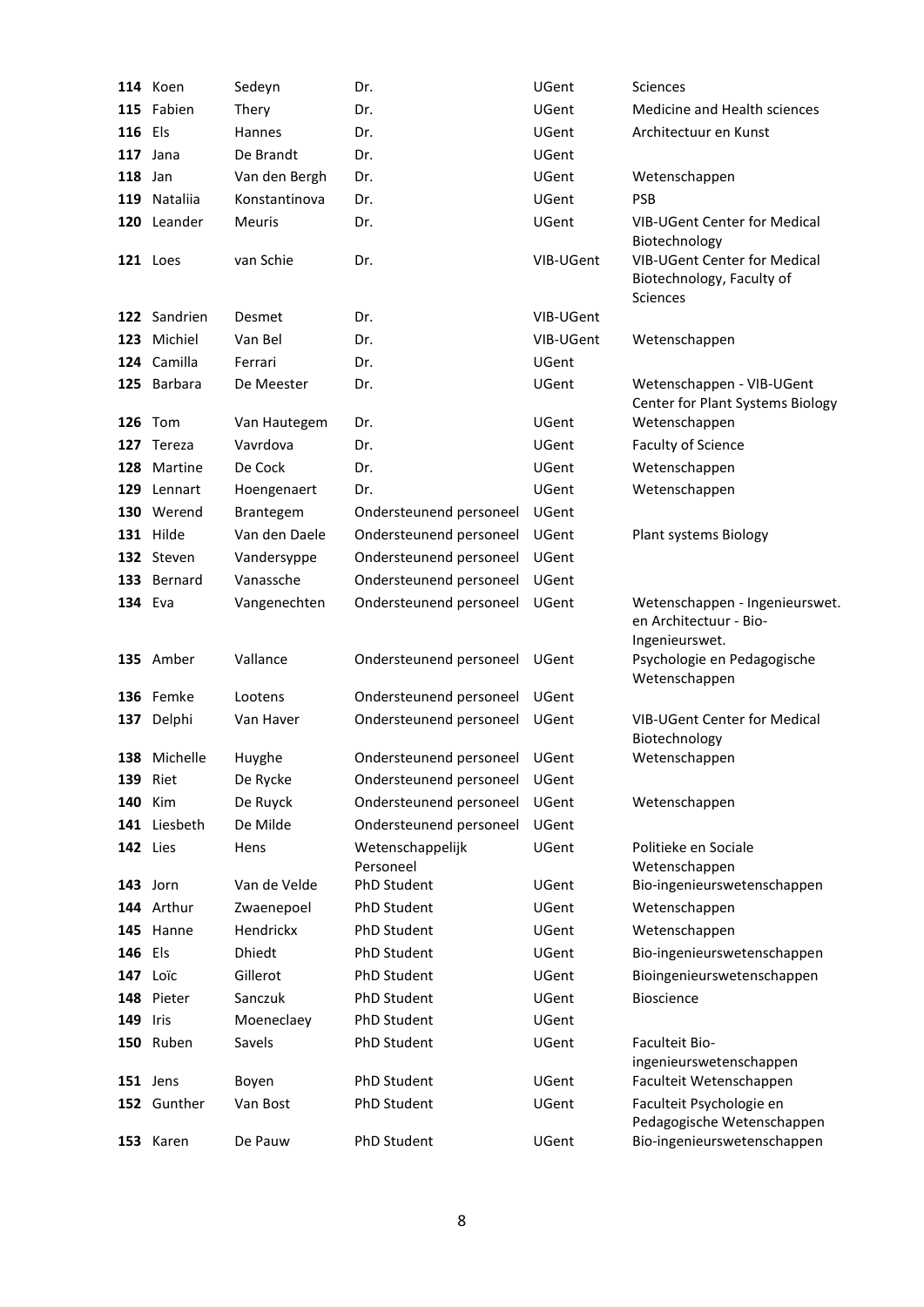|                | 154 Jonas   | Van Gaubergen    | PhD Student                                            | UGent                                                     | Politieke en Sociale<br>Wetenschappen                      |
|----------------|-------------|------------------|--------------------------------------------------------|-----------------------------------------------------------|------------------------------------------------------------|
|                | 155 Wannes  | Weyts            | <b>PhD Student</b>                                     | UGent                                                     | Science                                                    |
| 156            | Nina        | Demeulemeester   | <b>PhD Student</b>                                     | UGent                                                     | Geneeskunde en<br>gezondheidswetenschappen                 |
|                | 157 Laura   | Van Moortel      | PhD Student                                            | UGent                                                     | Medicine and Health Sciences                               |
| 158            | Reinhilde   | <b>Bouckaert</b> | PhD Student                                            | UGent                                                     |                                                            |
| 159            | Jolien      | Goossens         | PhD Student                                            | UGent                                                     | Wetenschappen                                              |
| 160            | Dominique   | De Meyst         | PhD Student                                            | UGent                                                     | rechten                                                    |
| 161            | Lennart     | Verbraeken       | PhD Student                                            | VIB-UGent                                                 | Wetenschappen                                              |
| 162            | Marlies     | Wouters          | PhD Student                                            | UGent                                                     | Faculty of Science                                         |
| 163            | Ward        | Develtere        | PhD Student                                            | UGent                                                     | Wetenschappen                                              |
| 164            | Max         | Minne            | PhD Student                                            | UGent                                                     | Science                                                    |
| 165            | Elke        | Clicque          | PhD Student                                            | UGent                                                     | Wetenschappen                                              |
| 166            | Quinten     | <b>Bafort</b>    | PhD Student                                            | UGent                                                     | wetenschappen                                              |
| 167            | Toon        | Mertens          | PhD Student                                            | <b>UGent</b>                                              | wetenschappen                                              |
| 168            | Kasper      | Dheedene         | Student                                                | UGent                                                     | Letteren & Wijsbegeerte                                    |
| 169            | Joris       | Van Dorpe        | Student                                                | UGent                                                     | Wetenschappen                                              |
| 170            | Johannes    | Spaas            | Student                                                | UGent                                                     | Ingenieurswetenschappen en<br>Architectuur                 |
| 171            | Jeroen      | Van Lysebettens  | Student                                                | UGent                                                     | economie                                                   |
| 172            | Lindsy      | De Veirman       | Student                                                | UGent                                                     | Wetenschappen                                              |
| 173            | Sarah       | Cnockaert        |                                                        | UGent                                                     |                                                            |
| 174            | Francesc    | Baró             | Prof.                                                  | <b>VUB</b>                                                | Faculty of Science and Bio-<br><b>Engineering Sciences</b> |
| 175            | Nicola      | da Schio         | Dr.                                                    | <b>VUB</b>                                                | Science                                                    |
| 176            | Boud        | Verbeiren        | Dr.                                                    | <b>VUB</b>                                                | Ingenieurswetenschappen                                    |
| 177            | Stefan      | De Corte         | Coordinator Urban<br><b>Studies</b>                    | <b>VUB</b>                                                | Wetenschappen                                              |
| <b>178</b> Eva |             | Van Eenoo        | PhD Student                                            | <b>VUB</b>                                                | Wetenschappen en Bio-<br>ingenieurswetenschappen           |
| 179            | Chloë       | Paice            | <b>PhD Student</b>                                     | <b>VUB</b>                                                | Departement Geografie                                      |
| 180            | Griet       | Juwet            | <b>PhD Student</b>                                     | <b>VUB</b>                                                | Wetenschappen en bio-<br>ingenieurswetenschappen           |
| 181            | Marjolein   | Hantson          | PhD Student                                            | <b>VUB</b>                                                | <b>Sciences</b>                                            |
| 182            | Imke        | Boonen           | PhD Student                                            | <b>VUB</b>                                                | Wetenschappen en Bio-<br>ingenieurswetenschappen           |
| 183            | Steven      | De Hertog        | PhD Student                                            | <b>VUB</b>                                                | Ingenieurswetenschappen                                    |
| 184            | Seppe       | Lampe            | PhD Student                                            | <b>VUB</b>                                                | Engineering                                                |
| 185            | Inne        | Vanderkelen      | PhD Student                                            | <b>VUB</b>                                                | Engineering                                                |
| 186            | Roeland     | De Meulenaere    | PhD Student                                            | <b>VUB</b>                                                | <b>Applied Mechanics</b>                                   |
| 187            | Jana        | Goyvaerts        | PhD Student                                            | <b>VUB</b>                                                | ES                                                         |
| 188            | Nele        | Aernouts         | PhD Student                                            | <b>VUB</b>                                                | Department of Geography                                    |
| 189            | Dominiek    | Mans             | Student                                                | <b>VUB</b>                                                | Bio-ingenieurswetenschappen                                |
|                |             |                  | Affiliated with other institutes in Belgium and abroad |                                                           |                                                            |
|                | 190 Simon   | Chabrillat       | Dr.                                                    | Royal Belgian Institute for Space Aeronomy<br>(BIRA-IASB) |                                                            |
|                | 191 Quentin | Errera           | Dr.                                                    | Royal Belgian Institute for Space Aeronomy<br>(BIRA-IASB) |                                                            |
|                | 192 Fabien  | Darrouzet        | Dr.                                                    | Royal Belgian Institute for Space Aeronomy<br>(BIRA-IASB) |                                                            |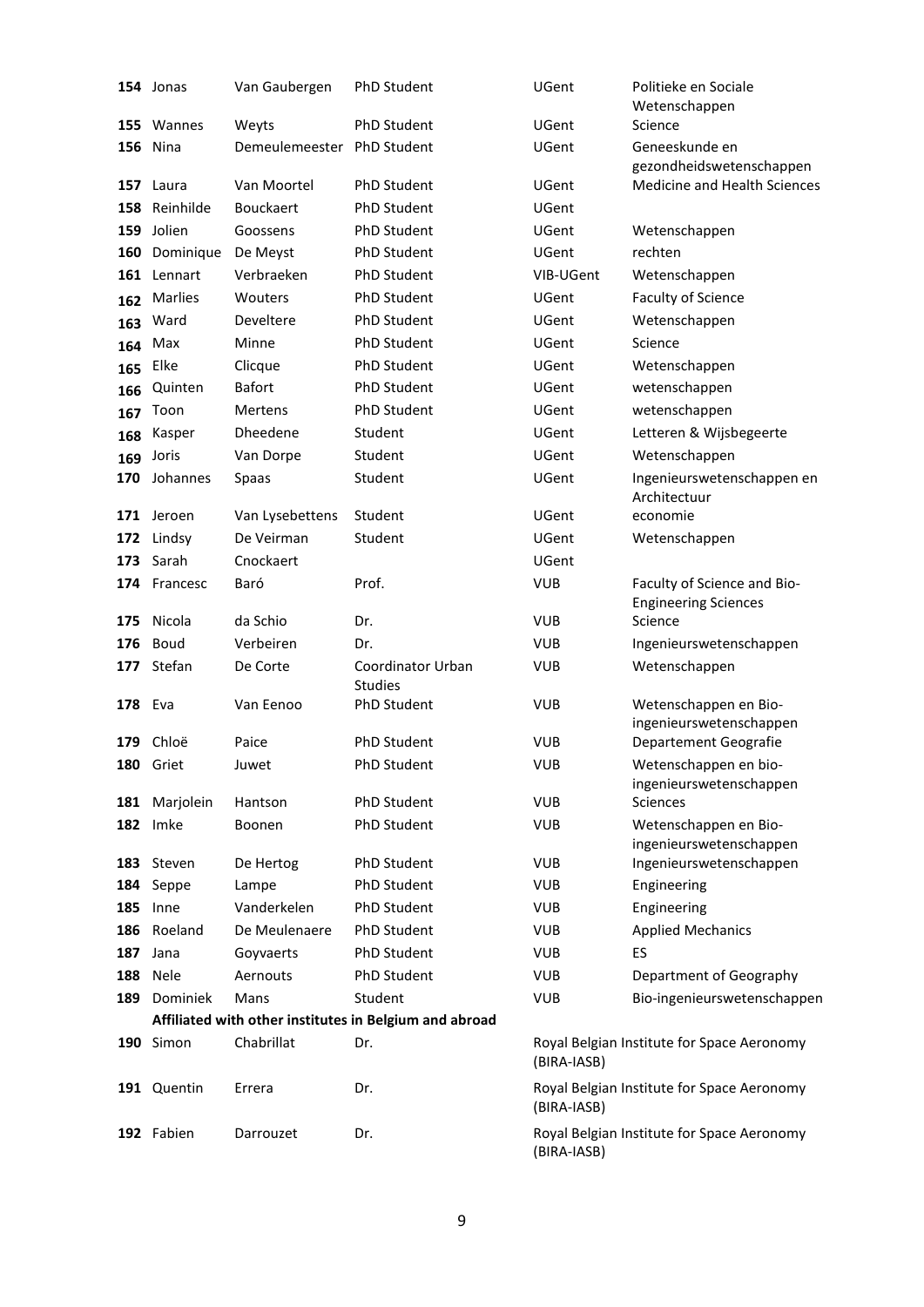|     | 193 Laurien     | Van Dyck     | Dr.              | <b>VIB</b>       |                                                                          |
|-----|-----------------|--------------|------------------|------------------|--------------------------------------------------------------------------|
|     | 194 Veerle      | Van linden   | Dr.              | <b>ILVO</b>      |                                                                          |
|     | <b>195</b> Bert | Reubens      | Dr.              | <b>ILVO</b>      |                                                                          |
| 196 | Robbe           | Lamers       | Student          | <b>HOGENT</b>    | Agro- en biotechnology                                                   |
|     | 197 Roos        | Steeman      | Docent           | Odisee           | Educatieve bachelor<br>kleuteronderwijs                                  |
|     | <b>198</b> Tom  | Haerinck     | Student          | <b>Vives</b>     | Industriële wetenschappen en<br>technologie                              |
| 199 | Michel          | <b>HUART</b> | Dr.              | <b>ULB</b>       | <b>Faculty of Science</b>                                                |
|     | 200 Sarah       | Di Giglio    | Research Manager | <b>ULB</b>       | <b>Sciences</b>                                                          |
|     | 201 Stefano     | Pironio      |                  | <b>ULB</b>       |                                                                          |
|     | 202 Marie       | Dufrasne     | Prof.            |                  | UCLouvain et Saint-Louis Bruxelles                                       |
| 203 | Maximilien      | Charlier     | Dr.              | Université de    |                                                                          |
|     |                 |              |                  | Mons             | Sciences                                                                 |
| 204 | Matthias        | Demuzere     | Dr.              |                  | Ruhr-University Bochum, Geography                                        |
| 205 | Thomas          | Verbeek      | Prof.            | <b>TUDelft</b>   |                                                                          |
| 206 | Laurent         | Francis      | Prof.            | <b>UCLouvain</b> |                                                                          |
| 207 | Alain           | Jonas        | Prof.            | UCLouvain        |                                                                          |
|     | 208 Xavier      | Fettweis     | chargé de cours  | ULiege           | Département de géographie<br>Climatologie et Topoclimatologie<br>Sphères |

#### **Alumni and others**

| 209             | Marleentje      | Jageneau       |     |
|-----------------|-----------------|----------------|-----|
| 210             | Filip           | <b>Bauwens</b> |     |
| 211             | Veerle          | Roosens        |     |
|                 | $212$ gert      | willemen       |     |
| 213             | Geert           | Slootmans      |     |
|                 | 214 Jurgen      | Verreyt        |     |
| 215             | Simon           | Couvreur       |     |
| <b>216</b> Lisa |                 | <b>Breyer</b>  |     |
|                 | 217 Annelies    | Storme         |     |
|                 | <b>218</b> Max  | Thulliez       |     |
| 219             | Willy           | Dreesen        |     |
| 220             | Steven          | Vromman        |     |
| 221             | Myriam          | Saenen         |     |
|                 | 222 Patrick     | Vanholme       |     |
|                 | 223 Jonas       | Timmerman      |     |
|                 | 224 Gretel      | Vanholme       |     |
|                 | 225 Vincent     | De donde       |     |
| 226             | Eva             | Van Hende      | Dr. |
|                 | 227 Babs        | Verhoeve       |     |
|                 | 228 Eduard      | Dauwe          |     |
|                 | 229 Werner      | Verhoeven      |     |
|                 | <b>230</b> Nele | Vanholme       |     |
|                 | 231 Tristan     | Van Camp       |     |
|                 | 232 Katrijn     | Van Huffel     |     |
| 233             | Harry           | van der Velde  |     |
| 234             | Evelyne         | Lecoutere      | Dr. |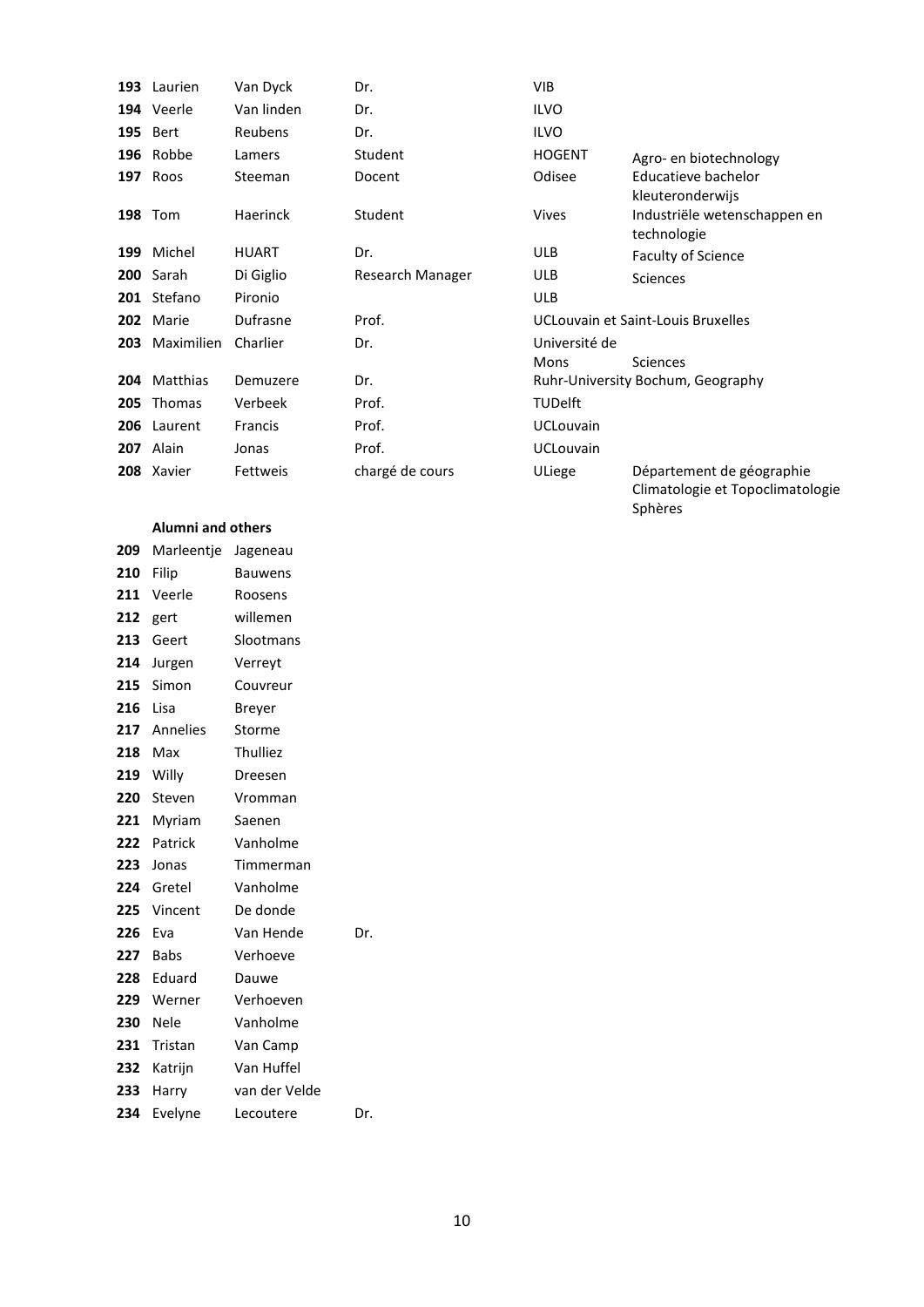<sup>i</sup> *Working Group II contribution to the IPCC Sixth Assessment Report*, *Climate Change* 2022: *Impacts, Adaptation and Vulnerability* via https://www.ipcc.ch/report/sixth-assessment-report-working-group-ii/ **.** 

- ii We take Russia as a current example of how a regime uses fossil fuel revenues to wage war and oppress its own people. However, a similar argument also applies to other oil-producing countries such as Saudi Arabia (7% of EU oil imports), Syria, and Iran.
- iii Figures for 2019. Due to the strong increase in gas and oil prices, that share is now probably even higher. Markov, 2022, *Does resource abundance require special approaches to climate policies? The case of Russia.* via https://link.springer.com/article/10.1007/s10584-021-03280-0
- iv Eurostat. *From where do we import energy?*
	- via https://ec.europa.eu/eurostat/cache/infographs/energy/bloc-2c.html
- <sup>v</sup> Note: Even if the kerosene on three out of four flights does not come directly from Russia, it follows from the economic law of supply and demand that this air traffic pushes the oil price up. These flights also provide more income for Putin's war chest.
- vi The IPCC classifies climate mitigation strategies according to the Avoid-Shift-Improve (ASI) principle. The greatest avoid potential comes from reducing long-haul flights. *IPCC Sixth Assessment Report*, *Climate Change* 2022, *Chapter 5: Demand, services and social aspects of mitigation*

via https://report.ipcc.ch/ar6wg3/pdf/IPCC\_AR6\_WGIII\_FinalDraft\_Chapter05.pdf

vii "Carbon Footprint of Ghent University" short report, August 2020

via https://www.ugent.be/nl/univgent/waarvoor-staatugent/duurzaamheidsbeleid/klimaatplan/co2footprint

viii Calculated per professor (FTE ZAP) as a measure of the size of the university, the emissions of air traffic per year are  $(CO<sub>2</sub>e$  stands for  $CO<sub>2</sub>$  equivalents):

12,8 ton CO2e for Ghent University (1110 FTE ZAP in 2021, 14200 ton CO2e by air traffic in 2019),

11,6 ton CO<sub>2</sub>e for KU Leuven (1430 FTE ZAP in 2021, 16633 ton CO<sub>2</sub>e by air traffic in 2010),

22,9 ton CO<sub>2</sub>e for VUB (425 FTE ZAP in 2021, 9749 ton CO<sub>2</sub>e by air traffic in 2018), and

8,0 ton CO<sub>2</sub>e for UAntwerp (509 FTE ZAP in 2021, 4076 ton CO<sub>2</sub>e by air traffic in 2018).

There are no figures available for air traffic for the Hasselt University.

```
Staff figures 2021 available via https://vlir.be/publicaties/personeelsstatistieken/
Figures air traffic:
```
-Ghent University: Climate Lab, *Carbon Footprint of Ghent University short report*, 2020 via

https://www.ugent.be/nl/univgent/waarvoor-staat-ugent/duurzaamheidsbeleid/klimaatplan/co2footprint -KU Leuven: Metaforum Leuven, KU Leuven climate neutral 2030, 2013. Study performed by Futureproofed via https://www.kuleuven.be/metaforum/visie-en-debatteksten/beleidstekst-2013-kuleuvenklimaatneutraal-2030

-VUB: Ecolife, *The Carbon Footprint of the VUB 2018*, 2019

via https://www.vub.be/sites/vub/files/nieuws/users/mipers/footprint\_vub\_2018.pdf

-UAntwerp: Ecolife, *UAntwerp's Carbon Footprint 2018*, 2019

- via https://www.uantwerpen.be/nl/projecten/uantwerp-climate-team/klimaatstrategie/nulmeting/
- ix compared to reference year 1995. Initially the EU target was 40% reduction, but due to the delay and lack of action, the reduction must now be accelerated.

via https://ec.europa.eu/clima/eu-action/european-green-deal/2030-climate-target-plan\_en

-*ambition Ghent University*: Energy policy plan 2020-2030

via https://www.ugent.be/nl/univgent/waarvoor-staat-

ugent/duurzaamheidsbeleid/leidraad/energie/energiebeleidsplan.pdf

-*ambition KU Leuven*: brochure policy plan

via https://www.kuleuven.be/duurzaamheid/doc

-*ambition VUB*: action plan transversal sustainability policy 2021-2024

via https://www.vub.be/sites/vub/files/nieuws/users/mipers/asp4\_-

\_sustainability\_action\_plan\_synthese.pdf

-*ambition UAntwerp*: Climate action strategy 2020-2030

via https://www.uantwerpen.be/nl/projecten/uantwerp-climate-team/klimaatstrategie/

-*ambition Hasselt University*: unknown

<sup>x</sup> Transition plan sustainable travel policy 2020-2030

via https://www.ugent.be/nl/univgent/waarvoor-staat-

ugent/duurzaamheidsbeleid/klimaatplan/transitieplanreizen.htm

 $x$ <sup>i</sup> The total climate impact of air travel and  $CO<sub>2</sub>$  equivalents.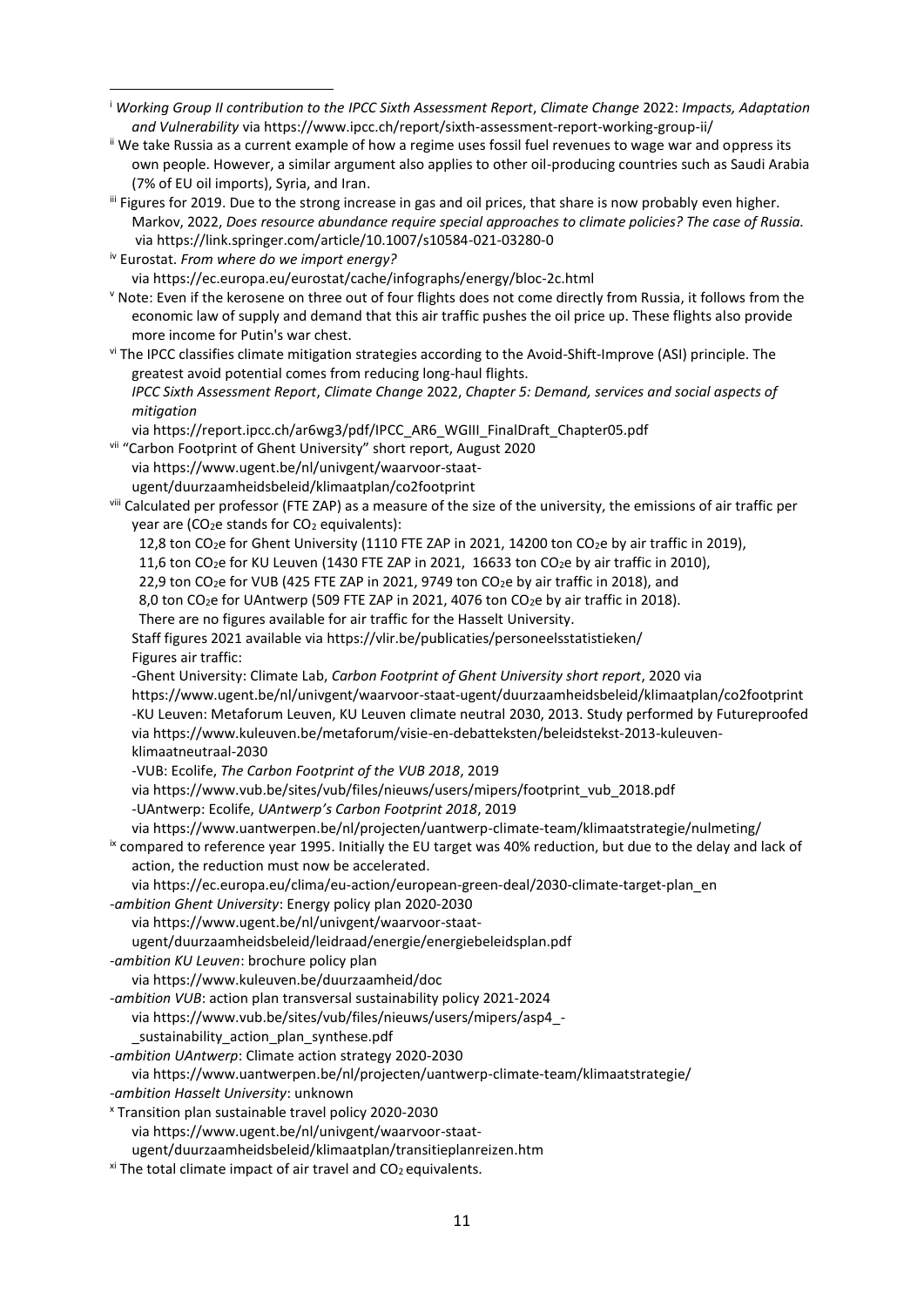When fossil fuels such as kerosene are burned,  $CO<sub>2</sub>$  is added to the atmosphere. Since  $CO<sub>2</sub>$  is a greenhouse gas, extra  $CO<sub>2</sub>$  in the atmosphere causes the earth to warm up and the climate to change. Besides CO<sub>2</sub>, there are also other things that can warm the earth. In air traffic, the formation of cirrus condensation clouds and the formation of NOx mainly cause additional global warming. -*IPCC Sixth Assessment Report*, *Climate change 2022*, *Chapter 10: transport*, 10.5.2 *Short lived climate forcers and aviation*

via https://report.ipcc.ch/ar6wg3/pdf/IPCC\_AR6\_WGIII\_FinalDraft\_Chapter10.pdf

 $\overline{a}$ 

In order to be able to compare the warming caused by things that are not  $CO<sub>2</sub>$  with the warming caused by  $CO<sub>2</sub>$ , all warming effects are expressed in  $CO<sub>2</sub>$  equivalents, or  $CO<sub>2</sub>$ e for short. The formation of cirrus condensation clouds and their warming effect depend on a variety of factors, including the temperature of the troposphere, humidity, and whether it is day or night. Calculations estimate that the CO2 formed during the combustion of kerosene is responsible for 1/3 of the warming and the other matters (including the formation of cirrus condensation clouds and NOx) are responsible for 2/3 of the warming caused by aviation.

-Lee et al., 2021, *The contribution of global aviation to anthropogenic climate forcing for 2000 to 2018.* via https://www.sciencedirect.com/science/article/pii/S1352231020305689?via%3Dihub

KU Leuven, UAntwerp, Ghent University and VUB use the *Bilan Carbone®* method to calculate the climate impact of air travel. This method assumes that the  $CO<sub>2</sub>$  formed during the combustion of kerosene and the non-CO<sub>2</sub> items each account for half of the warming caused by the flight. In other words, by multiplying the amount of CO<sup>2</sup> formed by the combustion of kerosene during flight by 2, one knows the climate impact of the flight in  $CO<sub>2</sub>$  equivalents.

In addition, there are scope-3 emissions of kerosene. The extraction, production and transport of kerosene require (fossil) fuels.  $CO<sub>2</sub>$  is therefore released during these processes. These exempted  $CO<sub>2</sub>$  are also referred to as upstream emissions. The scope-3 emission of kerosene depends, among other things, on the country of origin and the production process. Expressed in kg CO<sub>2</sub> per kilometer, these emissions also depend on the length and the flight. The average upstream emission factor used for the Ghent University footprint according to the *Bilan Carbone*® method is 0.027 kgCO2e/passenger kilometer. In order of magnitude, this means that for every 1 kg of CO<sub>2</sub> released by burning kerosene, approximately 0.2 kg of CO<sub>2</sub> (20%) of scope-3 emissions took place.

 $x$ <sup>ii</sup> Ghent University takes CO<sub>2</sub> equivalents and scope-3 emissions into account for calculating the CO<sub>2</sub> contribution. However, when calculating the CO<sub>2</sub> equivalents and scope-3 emissions, Ghent University uses a lower factor than the one used for calculating the climate impact of air travel. (For the climate impact, Ghent University works according to the Bilan Carbone<sup>®</sup> method with a factor of 1.2 on top of the CO<sub>2</sub> released from the combustion of kerosene, see footnote xi). For the calculation of the  $CO<sub>2</sub>$  contribution, Ghent University works with the factor 0.7 as proposed by *Milieu Centraal*. This is likely an underestimate of the climate impact. *Milieu Centraal* itself states "[...], for long flights, [using a factor of 0.7] underestimates the climate impact of non-CO2 emissions." This while Ghent University uses this factor for long flights. *Milieu Centraal*, September 2021, Aviation Factsheet

via https://www.co2emissiefactoren.nl/wp-content/uploads/2022/01/Factsheet-luchtvaart-Milieu-Centraal.pdf

xiii The CO<sup>2</sup> contribution for air travel is the standard option at KU Leuven. However, individual researchers can choose not to pay the CO<sub>2</sub> contribution (opt-out).

https://nieuws.kuleuven.be/nl/2020/ku-leuven-breidt-vliegbijdrage-uit-naar-alle-medewerkers https://www.kuleuven.be/duurzaamheid/duurzaam-reisbeleid/witte-en-grijze-lijst

- xiv https://today.vub.be/nl/artikel/vub-met-nieuw-dienstreizenbeleid-op-weg-naar-klimaatneutraliteit
- $x<sup>v</sup>$  UAntwerp compensates for CO<sub>2</sub> equivalents, so not only the CO<sub>2</sub> emissions from the combustion of kerosene, but also the effects caused by the formation of cirrus condensation clouds and NOx. UAntwerp works with CO2Logic https://www.co2logic.com/en/services/co2-calculator and this links to Greentripper https://www.greentripper.org/en
- xvi The stated 9% reduction is an estimate based on the following data:

1) *Green Office* Ghent University calculated that in 2019, 58% of business trips by air took place within the EU, and that these flights together accounted for less than 18% of the total CO2 emissions caused by air travel at Ghent University.

2) As a rule, Ghent University forbids flying to destinations that can be reached by train within 8 hours. The map https://academictravel.ugent.be/map shows that it mainly concerns cities in the United Kingdom, the Netherlands, Luxembourg, Germany, France and Switzerland. Train travel times to cities in other EU countries (notably Ireland, Portugal, Spain, Italy, Slovenia, Croatia, Denmark, Sweden, Finland, Estonia, Latvia, Lithuania, Poland, Czech Republic, Austria, Slovakia, Hungary, Romania,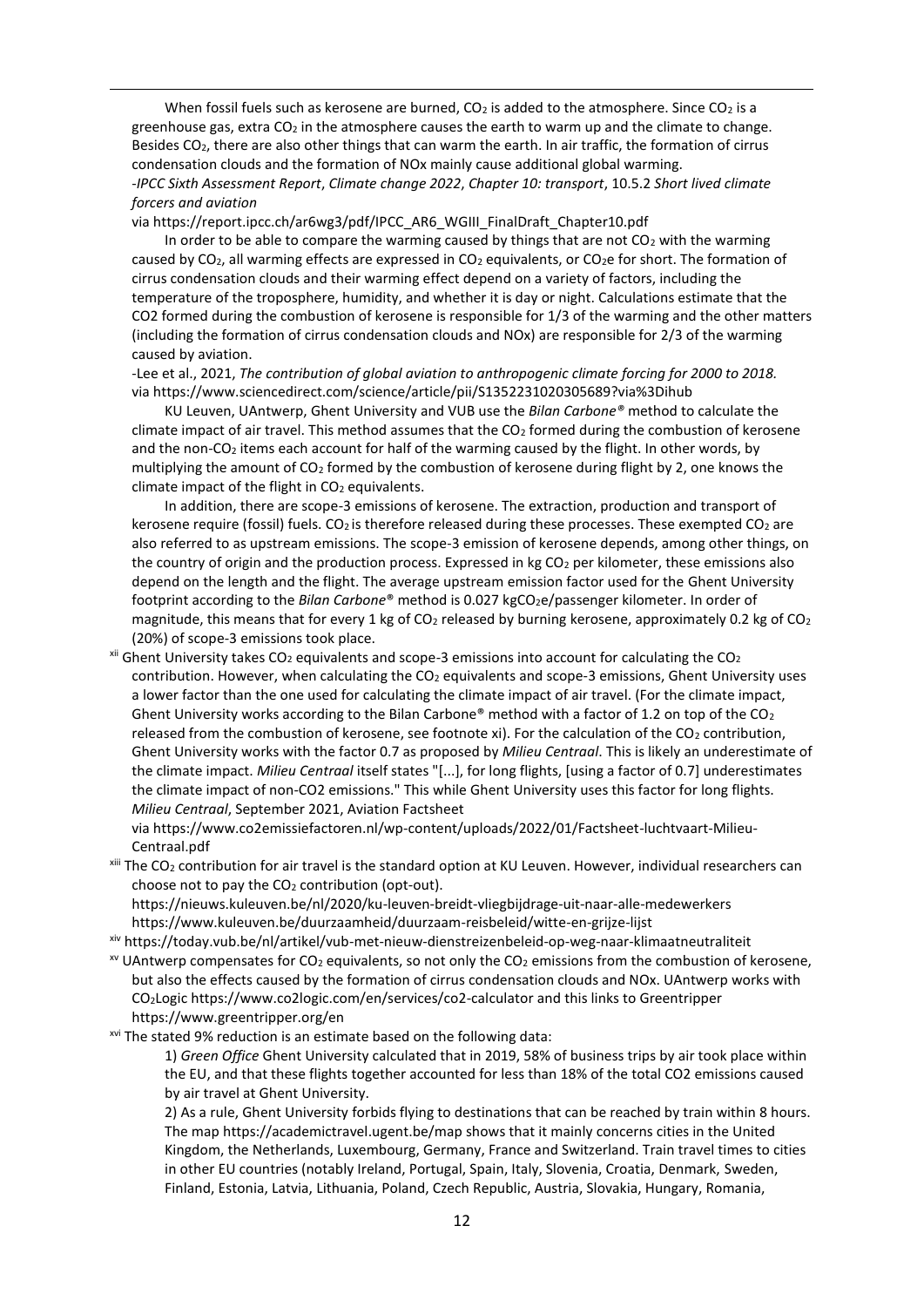Bulgaria, Greece and Cyprus) take longer than 8 hours, so flights can still be flown to those destinations according to the current travel policy.

Since it is still allowed to fly to a large part of the countries within the EU according to the guidelines of Ghent University, we have halved the 18% (CO<sub>2</sub> emissions for all flights within the EU). This is how we arrived at the estimate of 9% savings.

xvii On average, air travel has a greater climate impact than travel over the same distance by bus or train. Transport & Mobility Leuven (TML), for example, has calculated that the climate impact of a flight from Brussels to Vienna is four times greater than the same journey by bus, and seven times greater than that by (night) train.

*Transport & Mobility Leuven*, 2022, Comparison of the climate impact of short-haul flights and alternatives via https://www.bondbeterleefmilieu.be/artikel/de-trein-bus-nemen-plaats-van-het-vliegtuig-het-maaktwel-degelijk-een-groot-verschil

 $x^2$ <sup>iii</sup> The willingness to pay a voluntary CO<sub>2</sub> contribution is very low. A study evaluating 63,520 bookings through a European airline showed that only 4.46% of the flights were paid a voluntary  $CO<sub>2</sub>$  contribution. The contribution that travelers are willing to pay was on average 1 euro per tonne of  $CO<sub>2</sub>$ , median zero euro per tonne of CO<sub>2</sub>. These figures are in stark contrast to what people say about their willingness to pay a CO<sub>2</sub> contribution (the so-called hypothetical CO<sub>2</sub> contribution).

Berger et al., 2022 *Willingness-to-pay for carbon dioxide offsets: Field evidence on revealed preferences in the aviation industry* 

via https://www.sciencedirect.com/science/article/pii/S0959378022000085

 $\overline{a}$ 

xix 85% of the compensating projects examined have a low probability of effectively reducing (future) emissions or are projects whose estimated reductions are overestimated. Only 2% of the projects examined lead with a high degree of certainty to reductions in (future) emissions that are not overestimated. In Öko-institut, 2016, *How additional is the Clean Development Mechanism? Analysis of the application of* 

*current tools and proposed alternatives.*

via https://ec.europa.eu/clima/system/files/2017-04/clean\_dev\_mechanism\_en.pdf

 $x<sup>x</sup>$  A specific example of a dubious CO2 compensation mechanism is that of the Fund for Scientific Research (FWO). The CO₂ contributions for air travel are used at the FWO to finance climate research, something the FWO should in any case finance. So what the FWO does is not real compensation, but reallocating money within its own organization.

via https://www.fwo.be/nl/het-fwo/onderzoeksbeleid/duurzaam-reisbeleid/

<sup>xxi</sup> Reforestation projects without a substantial financial return can only be carried out through donations. Trees absorb  $CO<sub>2</sub>$  from the atmosphere. With  $CO<sub>2</sub>$  compensation through reforestation, it is calculated that the newly planted trees absorb the CO<sub>2</sub> emissions of a flight over the course of a few decades. A condition for a successful absorption is that this forest is not planted in areas prone to fire, because in the event of a fire, all CO<sub>2</sub> is released back into the atmosphere and you are back to square one. Furthermore, it is also important to take into account the original natural value and natural vegetation of a location, as well as socio-economic conditions.

Forests that had to compensate for emissions reduced to ashes, August 4, 2021, De Standaard via https://www.standaard.be/cnt/dmf20210803\_97515523

More about compensation on the website of Zomer Zonder Vliegen, with the right to reply from BOS+ about reforestation projects.

- via https://zomerzondervliegen.be/vragen/co2-compensatie
- Holl and Brancalion, 2020, Tree planting is not a simple solution
- via https://www.science.org/doi/10.1126/science.aba8232
- xxii Jocelyn Timperley, 2019, *Why 'flight shame' is making people swap planes for trains* via https://www.bbc.com/future/article/20190909-why-flight-shame-is-making-people-swap-planes-fortrains
- xxiii "*Employers should encourage train journeys instead of short-haul flights for employees' business travel or promote virtual meetings instead of travelling.*" Is one of the tips in *playing my part - How to save money, reduce reliance on Russian energy, support Ukraine and help the planet*, the report of the European Commission and the International Energy Agency published in April 2022.
- via https://energy.ec.europa.eu/topics/markets-and-consumers/eu-energy-prices/playing-my-part\_en xxiv Wynes *et al*., 2019, *Academic air travel has a limited influence on professional success*.
- via https://www.sciencedirect.com/science/article/pii/S0959652619311862?via%3Dihub
- xxv Personal experiences show that online meetings can be very efficient, if only because the planning of the trip and the travel time are saved. On the other hand, meetings via the screen are more distant and there is less opportunity for casual conversation. Scientific research shows that there is less creativity in an online